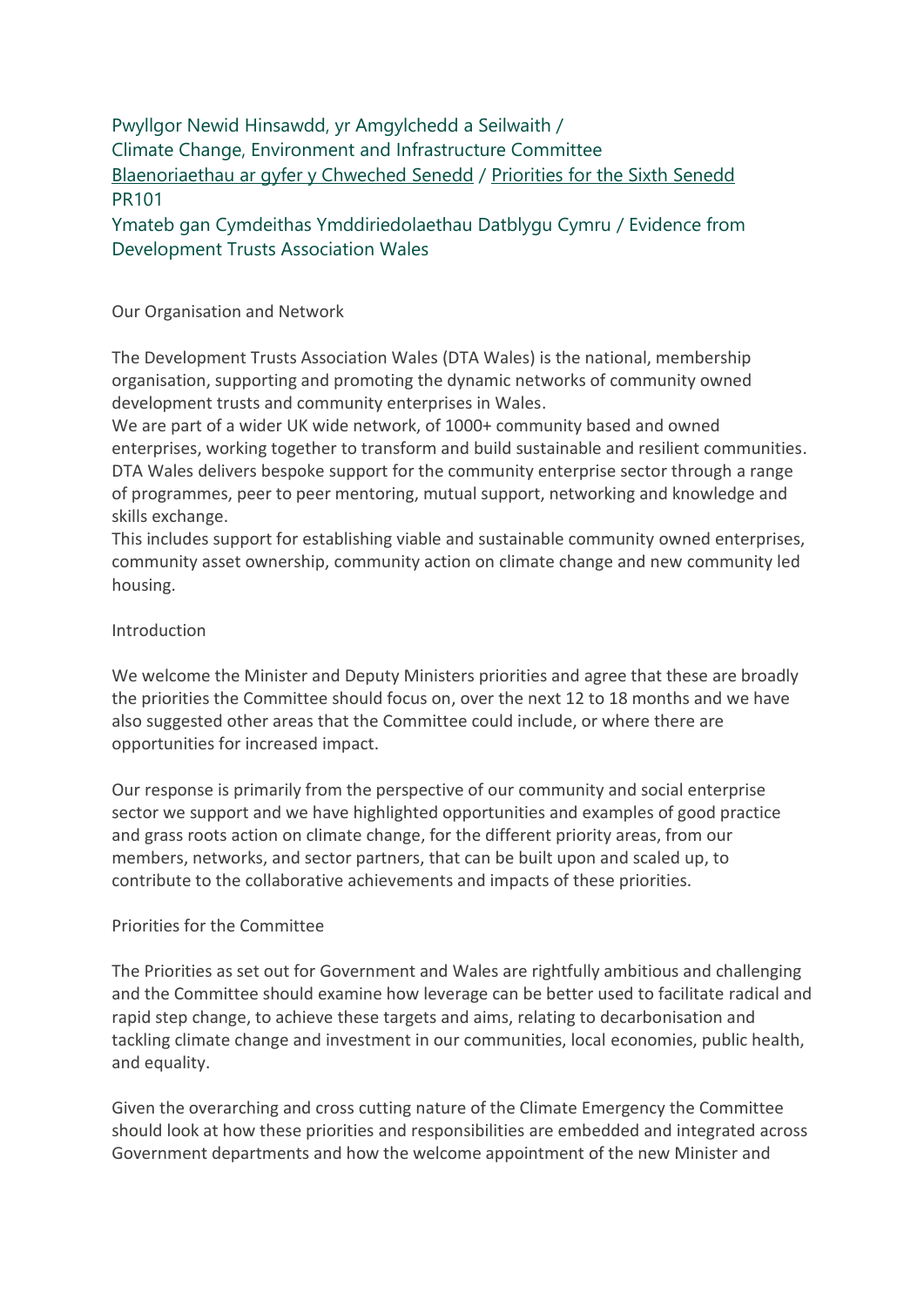Deputy Minister for Climate Change can use their lead to maximise step change and opportunities and ownership of this and ensure this happens.

We would welcome the opportunity to engage further with the Committee and provide examples of good practice by grass roots social and community enterprises and organisations and promote opportunities for further development and greater action on climate change and at COP26 and the COP Cymru Conference and further involvement in planning for this.

# **Energy**

This is a key priority for the Committee to focus on and we welcome the ambitious targets for renewable energy generation in Wales by 2030 and for 1 gigawatt of renewable energy capacity to be locally owned by 2030. We would recommend investment and greater support for community owned, as well as locally owned, renewable energy enterprises and to build on the potential highlighted in Community Energy Wales's State of the Sector Report June 2021.

Awel Aman Tawe are an award winning community energy charity that has developed the largest community owned windfarm in Wales, and several associated community enterprises, such as the Egni Solar Coop and are just one of many examples of what can be achieved, across Wales and the wider job creation, local reinvestment, social and economic, as well as decarbonisation and climate impacts.

# **Marine Energy**

If managed carefully this is an important priority and opportunity for Wales in meeting its targets.

One of our members Menter Môn, a social enterprise in Ynys Môn, is developing the Morlais tidal stream project, which manages a 35 km2 area of seabed and aims to benefit local communities and economy and help tackle climate change, by using renewable energy to generate clean low carbon electricity. Morlais has the potential to generate up to 240 MW of electricity. Implementation will be phased which means technology will be installed on a small scale to begin with, to ensure that the development does not negatively impact marine wildlife.

#### **Net Zero**

This is again a key overarching and fundamental priority but the Committee could examine how the ambitious aim to engage every person, community, business and public servant in Wales, in tackling climate change, is delivered.

DTA Wales manages the successful long term Renew Wales collaborative programme, which demonstrates how communities can not only be engaged but directly own and be involved,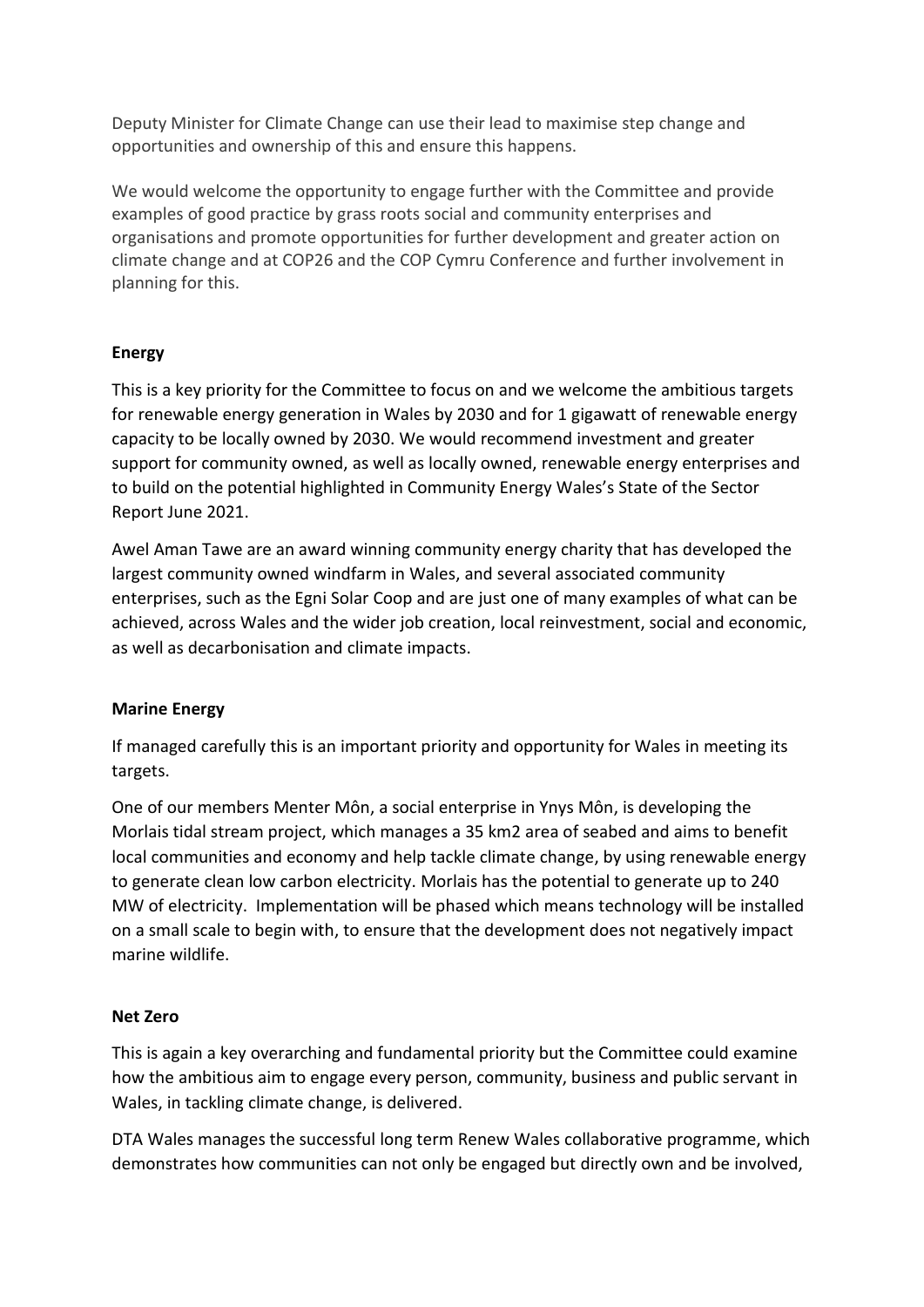in local solutions, in diverse ways and locations in Wales, in delivering action on climate change and mutual support, through peer to peer mentoring, learning and knowledge exchange. Many of these communities already or have the potential to develop community enterprises or assets, linked to a just and green recovery.

Energy efficiency and savings and installing renewable technology, in community owned assets, has been a concern, for many of our members and other community enterprises or projects we have supported, through our Community Asset Transfer (CAT) and development support, many Renew Wales projects and our Energy Action Group (with UK wide community enterprise partners). Further investment is required to build on this and support retrofitting, energy efficiency and installation of renewables, in a large number of community owned assets and buildings across Wales.

# **Tree Planting**

We welcome these ambitious targets for a significant increase in tree planting rates, of around 43,000 hectares of new woodland by 2030 and 180,000 hectares by 2050 and for a Woodland Wales Action Plan and potential role for communities, farmers and other landowners, across Wales, in planting, delivering and supporting this.

The Committee could consider if this could be part of or linked to the Nature and Biodiversity Priority and the need to be mindful of tree species, scale, location and the positive and sometimes negative impacts of large scale tree planting and forestry (on habitats/biodiversity, pollution, and flooding etc).

The Committee should ensure that large and small scale schemes maximise not just community engagement but also the social and economic value of community ownership, management and CAT, related community enterprise, local reinvestment, productive use of trees, greenspaces, and woodland resources, for recreation, public access, food production, biodiversity, education and wellbeing.

We and many other specialist third sector land, environmental and woodland organisations, have supported a range of communities wanting to take over community woodlands or land, for habitat, biodiversity, community orchards, new planting and community owned woodland development but have often found the transfer and acquisition of land difficult and restrictive.

# **Nature and Biodiversity**

We welcome this fundamental priority and focus on halting and reversing the rapid loss of biodiversity and habitats, at an unprecedented rate and need for Wales to build resilient ecological networks.

The Committee could monitor if opportunities for greater community involvement and the potential for creating new community owned enterprises and sustainable green jobs, are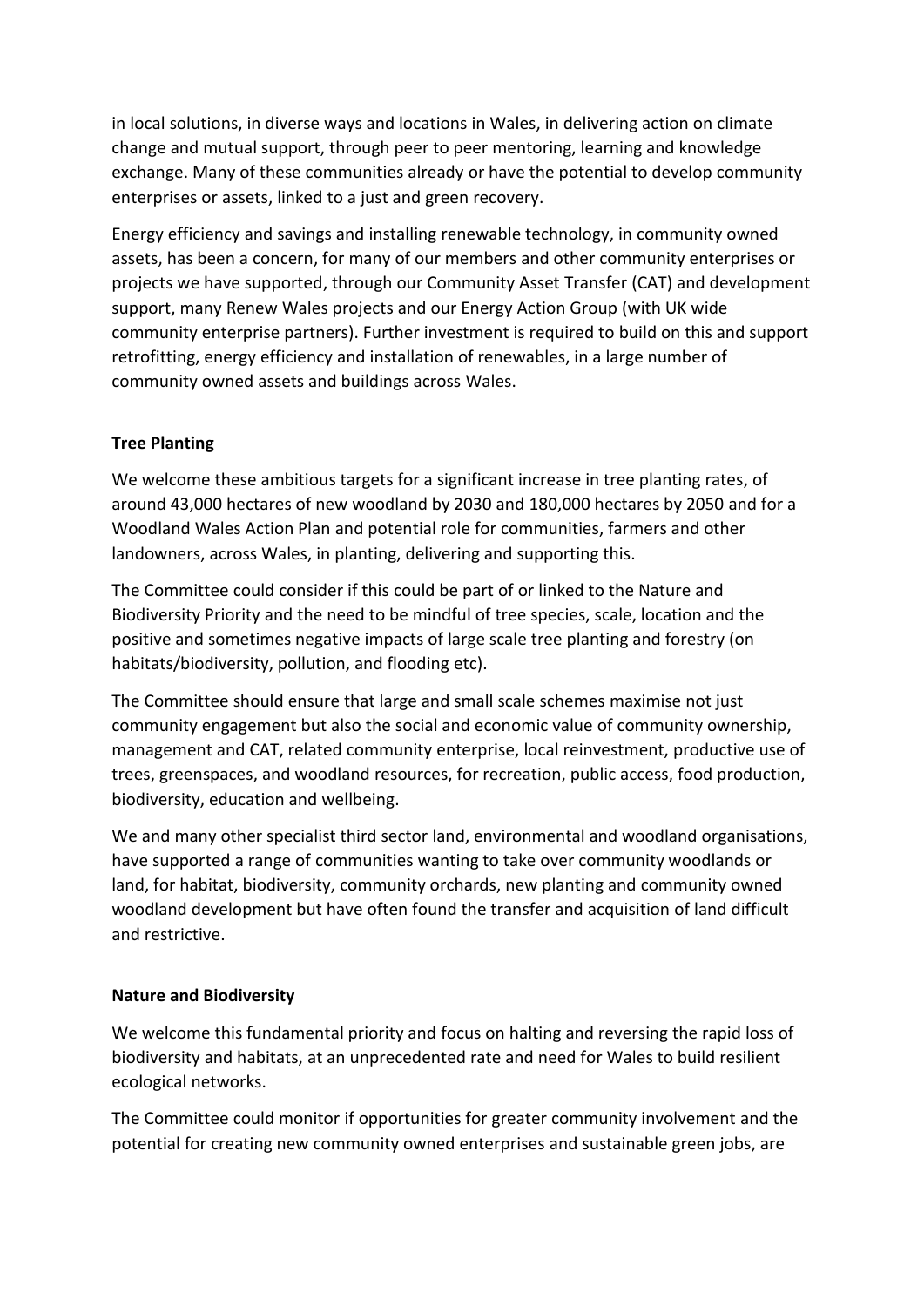maximised and developed further, in taking action to tackle the nature and climate emergencies, protect sites of value and increase biodiversity.

We agree that much more needs to be done, as highlighted in the Nature Recovery Action Plan (NRAP) to step up investment in resilient ecological networks and transformative change and reverse the loss of biodiversity and progress on this will need to be closely monitored and captured.

Examples of good practice and success from our Members in this priority area, we have supported include :-

Open Newtown CAT project, in Powys, are utilising natural assets and greenspaces as a focus for conservation, habitat management and biodiversity, resilience, recreation and enterprise. They have acquired 130 acres, through a CAT process, including, both sides of the riverbank, the large town park, sites for allotments and local food production, new orchards and site for a new Riverside Community and Visitor Hub and base for their nature and volunteer services.

Ecodyfi was established in 1998, in Machynlleth in the Dyfi valley and foster and support a greener economy and community, through renewable energy, responsible tourism and community development, nature and habitat management, health and social prescribing. They were the inspiration for and are one of the key partners in, the designation, development and management of the UNESCO Dyfi Biosphere area.

# **Circular Economy**

The Committee should examine and build on the work of Circular Economy Wales and ways to actively involve community based enterprises in delivering local solutions, as well as engaging the private and public sectors.

DTA Wales supports the aims of and partners with Circular Economy Wales (CEW), a Community Interest Company, which supports enterprises that are actively involved in Reuse and Recycling. These organisations main purpose is creating wealth from waste and maximising its recirculation, to ensure long-term community benefit, trading collected material, creating new products and raising revenues to solve local problems.

Examples of CEW services include Prepare for Reuse Furniture and White Goods Centres, Green Sheds, starter packs for the homeless, the CELYN complementary currency system, community fridges, organic green materials recycling, sustainability information centres, zero waste schools project and local precious plastics recycling studios.

There could be radical changes to public and private procurement and supply chains, to drive the circular economy, decarbonisation, social value and climate benefits and make these a requirement of all contracts.

We welcome the work Oxfam Cymru, Well Being Economy Alliance and New Economics Foundation have done to promote the need for radical and transformational models for our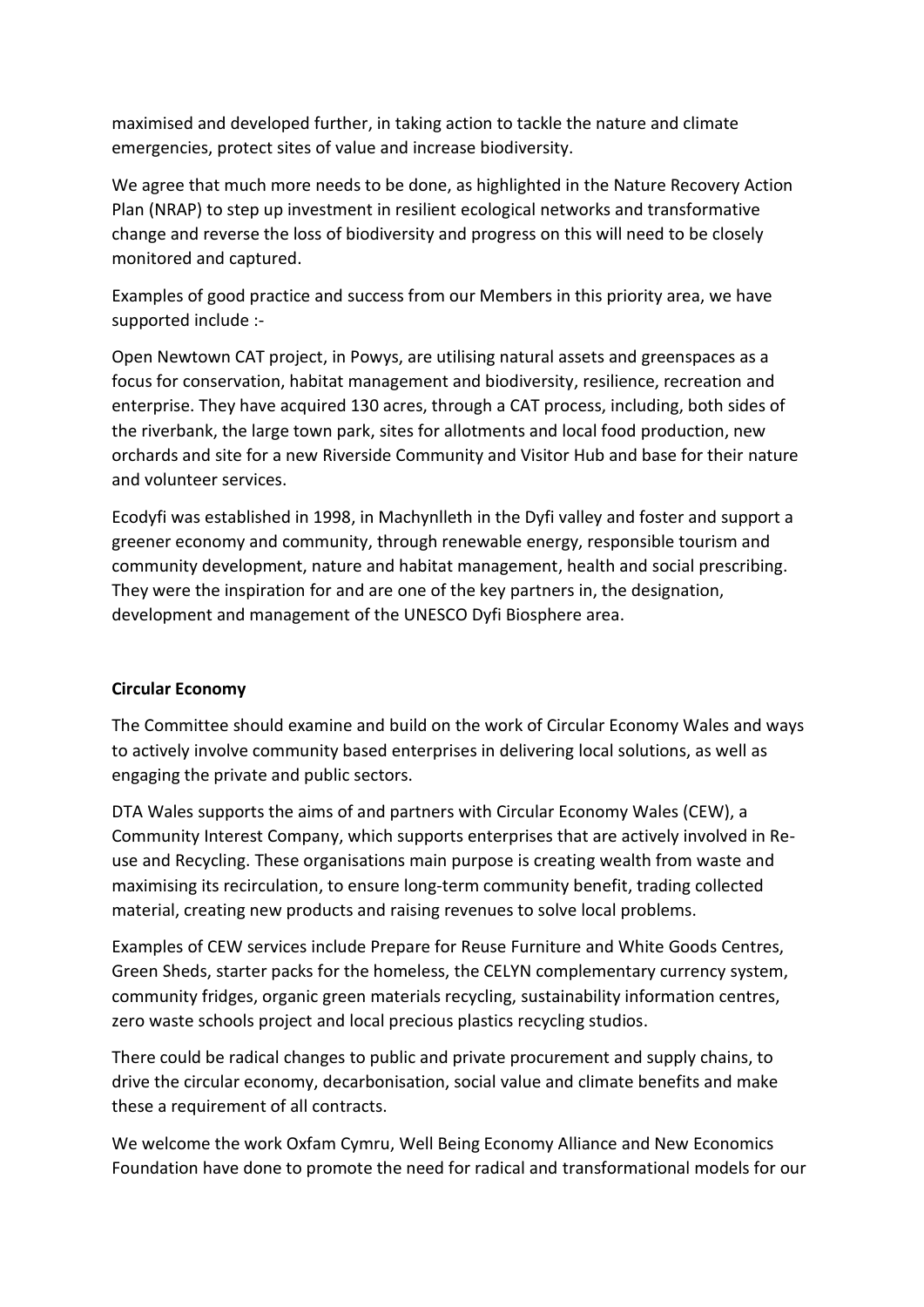economy and future and are keen to see the potential for the Doughnut Economics Model at a City, Regional or Town level in Wales.

We would also recommend a Buy Local campaign to encourage people, businesses and the public sector to buy, commission and invest locally and ethically and help support and rebuild sustainable and resilient communities and local economies**.**

### **Environment**

### Renew Wales

Since 2012 the experience of the Renew Wales Programme and network, which we are the lead partner for and manage, that has supported hundreds of grassroots climate change actions and facilitated peer to peer support, by communities across Wales, is that ordinary citizens and community groups have both the will and capacity to take action and deliver transformational progress on climate change, nature, the environment and sustainable futures and economies more broadly. However, they are often undervalued and meet many challenges and barriers in developing and undertaking these projects and enterprises.

The Committee should look at, in terms of this and other priorities, how these barriers can be removed to maximise, scale up and build on the success and achievements of grass roots community action on climate change.

#### **Transport**

We welcome the priorities of the Wales Transport Strategy (WTS) 2021 that sets out the long-term vision for an accessible, sustainable and efficient transport system and focus on and responsibility for transport decarbonisation, including electric vehicles, air quality, and road user charging.

Many of our Members and community enterprises, from likeminded networks such as Community Energy Wales and the Renew Wales network, have developed local cycle and sustainable transport links, electric car sharing schemes, installed vehicle charging points and developed community transport services which could be replicated and rolled out across Wales.

#### **Housing**

This is again an important priority, for the Committee to monitor due to the impact of housing and the built environment and need to tackle fuel poverty and climate change. We agree that the focus should be on setting and monitoring the implementation of robust standards, for the retrofit of social homes and the emphasis on the need to significantly improve the design, quality and climate impacts, of private developments and all new build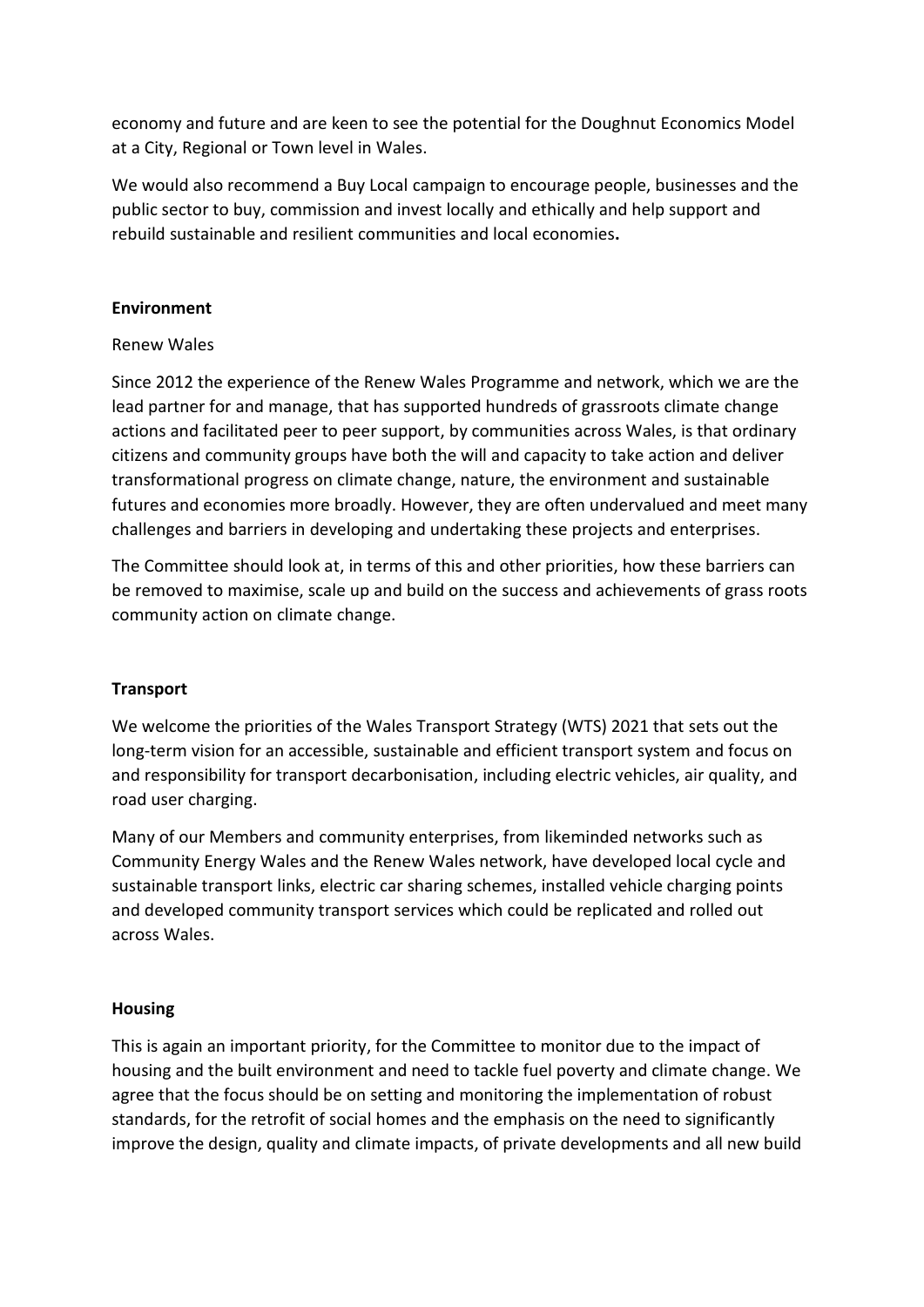homes in Wales in the future.

DTA Wales are a partner with Wales Cooperative Centre in the Communities Creating Homes Project, funded by the Welsh Government and the Nationwide Foundation, which provides access to information, support, advice and technical expertise to organisations across Wales. We have particularly supported and provided mentoring, for first steps, local communities and organisations, interested in exploring community-led housing schemes in their area. A number of these have also expressed a specific positive intent for developing energy efficient, low impact community led housing and one planet developments and have wider environmental objectives, linked to sustainable land ownership and management, biodiversity and food production.

# **Town Centre Regeneration**

We agree that securing the long term sustainability of our town and city centres is fundamental, due to their significant climate impacts but think that the committee should also look at this in the context of the whole built and natural environment and impacts of development, planning and regeneration schemes.

As well as driving footfall and making them attractive places to be, there is a bigger opportunity for the Committee to look at, to revision and reclaim Town Centres and Cities, as healthy, low impact traffic free environments, as community spaces and maximise opportunities for community asset ownership and management, enabling more sustainable, enterprising, productive and creative use of neglected, empty spaces , buildings, land and greenspaces by community enterprises, social and cultural entrepreneurs and SME's.

The Transforming Towns programme is a step in the right direction but needs further investment and better access and involvement of communities and locally owned enterprises and social entrepreneurs, focussed on improving biodiversity and green infrastructure, repurposing neglected properties, increasing flexible working and living space and providing access to services and leisure.

DTA Wales for many years, has supported a number of its members and other organisations, to secure (through CAT or purchase) and develop community owned assets, in Towns and Cities, housing areas and rural communities, across Wales, with some significant and innovative achievements but not without many obstacles in acquiring the assets. Many have also put sustainable design, energy efficiency, renewable technology, and biodiversity at the heart of their developments, not just as a requirement.

Examples include PLANED, who have always had sustainable development as their core mission, who were the original lead and inspiration behind the regeneration of Narberth Town and its development and revitalisation, as an independent business, food and local produce destination.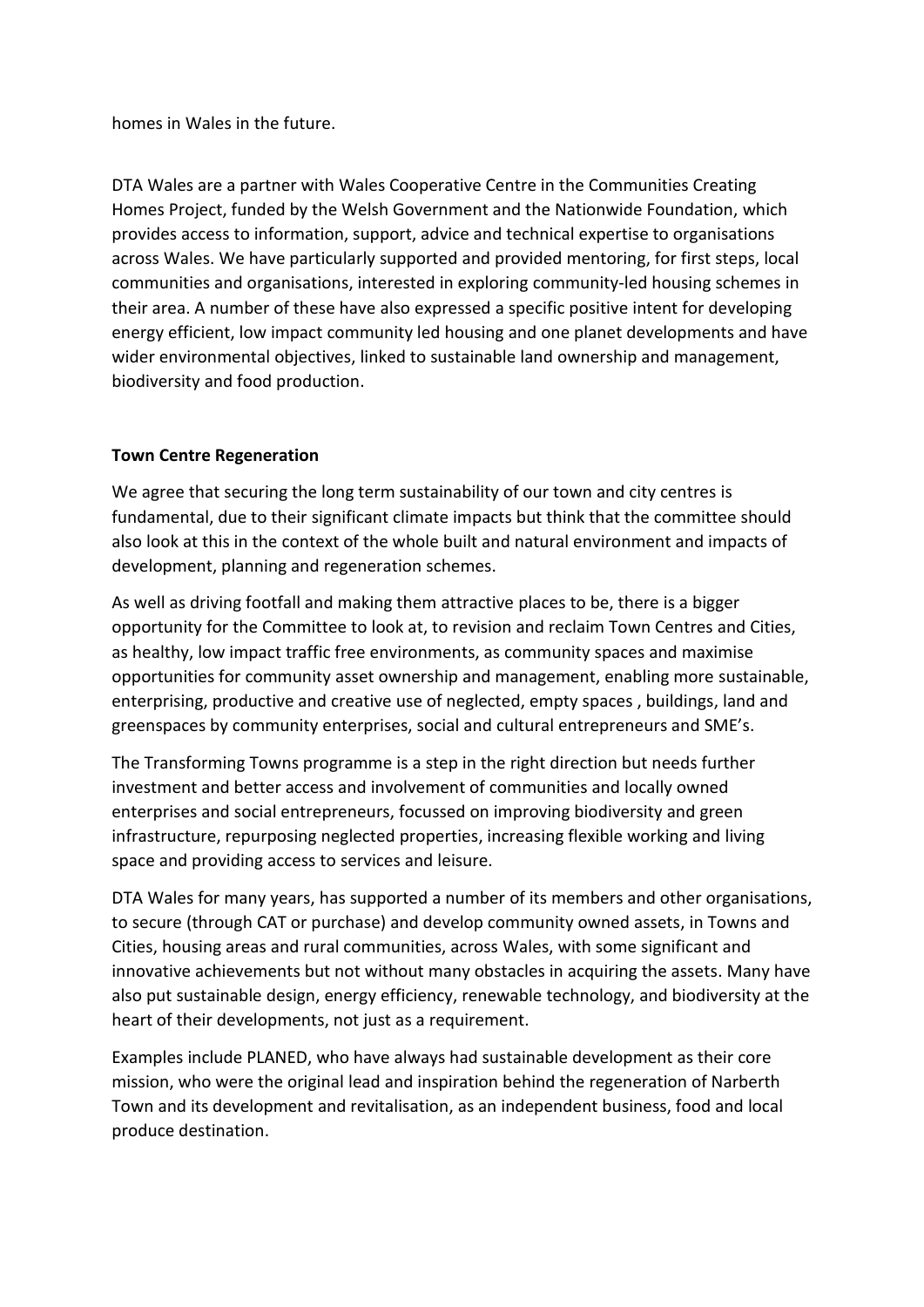Galeri Caernarfon development trust are an exemplar of what can be achieved, with high quality, community owned development and regeneration. Galeri originally started in 1992 as Cwmni Tref, with a focus on Town Centre regeneration, within the walled town, where more than 50% of the properties were completely derelict. They now own and have regenerated more than 28 properties within the Town and surrounding areas as retail shops, cafes, a Pub, bookshop, craft outlets etc with live above the shop community housing too. Their aims for economic, cultural, environmental and social regeneration and bringing local people and visitors back into the walled town has been a huge success and independently evaluated. This led to development of the award winning, sustainably designed, Galeri creative enterprise centre, on the Victoria Dock side, which put Caernarfon and the region on the map, as a cultural destination and hub. This was followed by a large private sector retail, hotel and housing development, alongside Galeri, by the construction company involved with Galeri and inspired by this to invest in high quality development. Galeri are currently involved in another major waterfront redevelopment, as Project Manager, adjacent to the castle.

Open Newtown, a Town Centre CAT Project in Powys, (mentioned above as well under Nature and Biodiversity) who have worked in partnership with the town council, are another innovative example we have supported and mentored, as part of the National Lottery Community Fund CAT Programme. In Newtown greenspaces and natural assets have been the driver for sustainable regeneration and a base for community owned economic development and management of 130 acres, for biodiversity, habitats and conservation, cycle networks, food production, recreation and riverside visitor facilities and linked to a circular economy hub in the Town Centre.

Other examples we have supported are the CAT and development of the former Town Halls in Llangefni, by Menter Mon and in Llandeilo by Menter Bro Dinefwr, the Cynon Linc Community Hub in Aberdare, by Age Connects Morgannwg and Llanrumney Hall Trust, in Llanrumney and Grangetown Pavilion Centre, in Grangetown, Cardiff.

#### **Food and Farming**

Food production and supply and Farming are a priority which are not currently included, which we recommend the Committee should consider, in terms of the context of its cross cutting impacts on emissions, climate change, our economy, food security, health and wellbeing.

In this regard we would endorse the response and recommendations to the Committee by the Food Policy Alliance Cymru.

As an example of good practice, that can be built upon, DTA Wales are a partner in a recently approved collaborative Resilient Green Spaces project, led by UK and Wales charity Social Farms & Gardens, which will pilot alternative and re-localised food systems using communities and their green spaces as a driving force for change across Wales. This